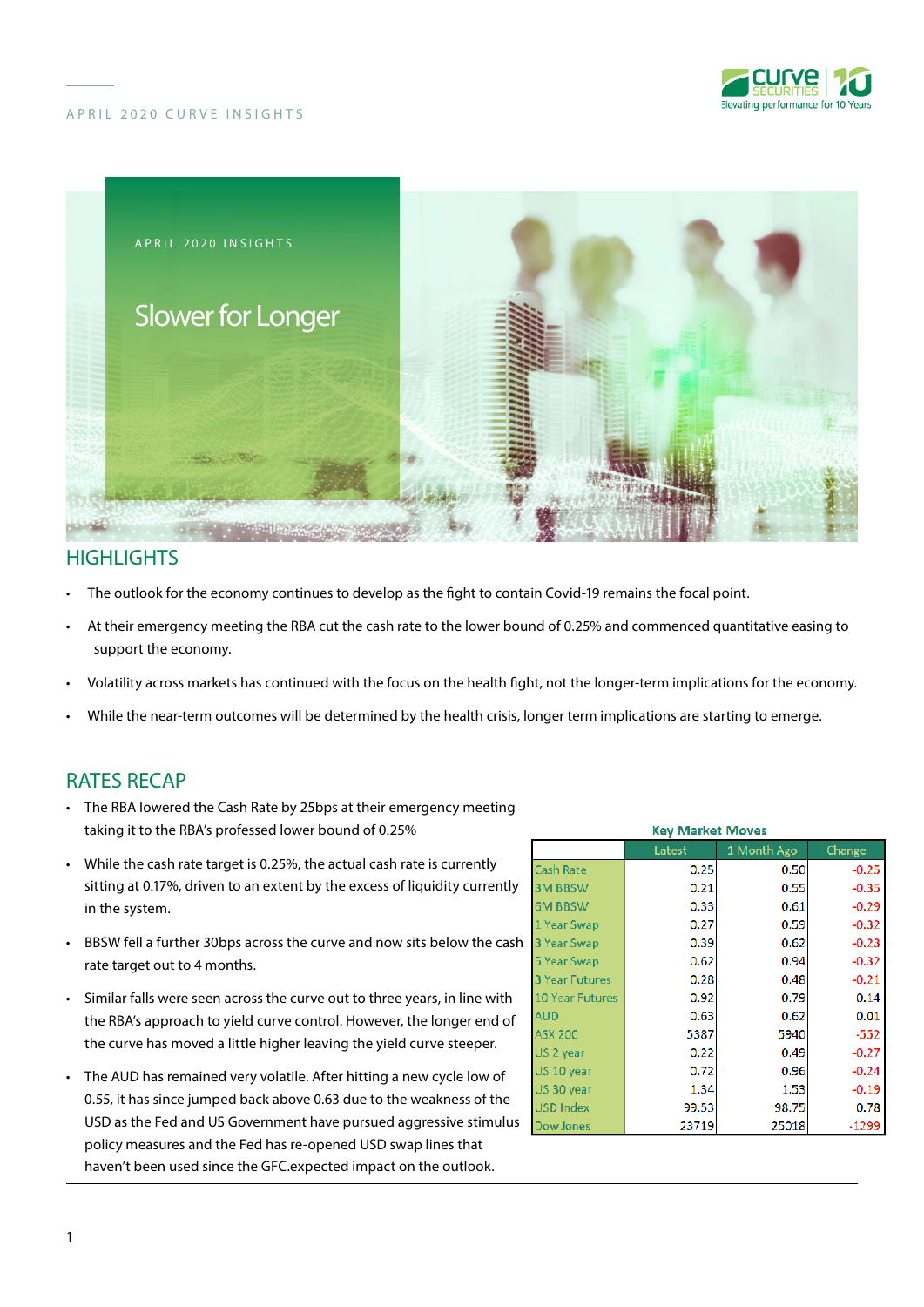# Slower for Longer

The unfolding series of events we are currently witnessing, many of us from the confines of our own home, are reshaping not only the medium term outlook but the future as we know it. What started out as a localised health crisis is now a global pandemic. Some countries have been much harder hit than others with countless variables impacting the severity of outbreaks.

With containment measures across the world gaining traction, there are signs that the peak of the epidemic is now in sight at the global level. The spread is slowing thanks to social distancing and shutdown measures that vary in their application from jurisdiction to jurisdiction. While the peak pace of spread of the virus could soon be behind us, Covid-19 will still shape our lives for some time yet.

In the absence of a vaccine for the virus, Australia and the globe are going to be subject to some form of containment and social distancing measures. This will be the case even if herd immunity were to be pursued, to contain the pace of the growth so that it doesn't overwhelm health systems as we have seen in hot spots such as Italy, the UK and in the US, particularly in the US.

As long as the containment measures are pursued, the impact will be restricted from operating at full capacity. The longer the containment measures are in place, the deeper and the broader the impact on the economy will become. That is why we so often hear of the battle being on two fronts. One to stop the virus and one to protect the economy.

One way or another the virus will pass, eventually. The question is what will the economy and growth look like on the other side?

 We are likely to see a rebound on the other side in the initial stages of the unwinding of containment measures. There will be pent up demand in some areas in the economy while in others what has been foregone will never be replaced. It is what comes after the initial rebound in activity that will be of a more pressing concern.

If we learnt anything from the previous crisis over a decade ago, the legacy of such large scale events can be long lasting. The impact of the Covid-19 battle and ensuing economic woes are likely to leave a much longer and substantial legacy

than the aftermath of the GFC.

While the hard economic data so far during this crisis is yet to emerge, there are some things that we already know. Coming into this crisis, debt levels were already higher amongst households and governments. The unemployment rate was 5.1% compared to a pre-GFC rate of 4.0%. Wage growth was 2.2% compared to a pre-GFC rate of 4.3%. GDP for the previous decade averaged 2.9% compared to a pre-GFC rate of 3.3%. Retail sales averaged 3.4% the previous decade compared to a pre-GFC rate of 6.2%.

Based on the metrics above, the situation we were in prior to the GFC is very different to the one we were in entering this crisis. That leaves us with a much weaker starting point before we start to assess what the economy will look like on the other side of this crisis.

Given we don't know exactly how this will play out, what we can do is look at what we have seen so far and what some of the impacts will be.

Debt will be higher - For businesses and households debt levels will be even higher on the other side of this crisis. Many of the measures to support the economy are either in the form of cheap debt or deferment. Both leave a bigger problem for another day. Government debt will also be higher as they must fund stimulus measures used to support the economy.

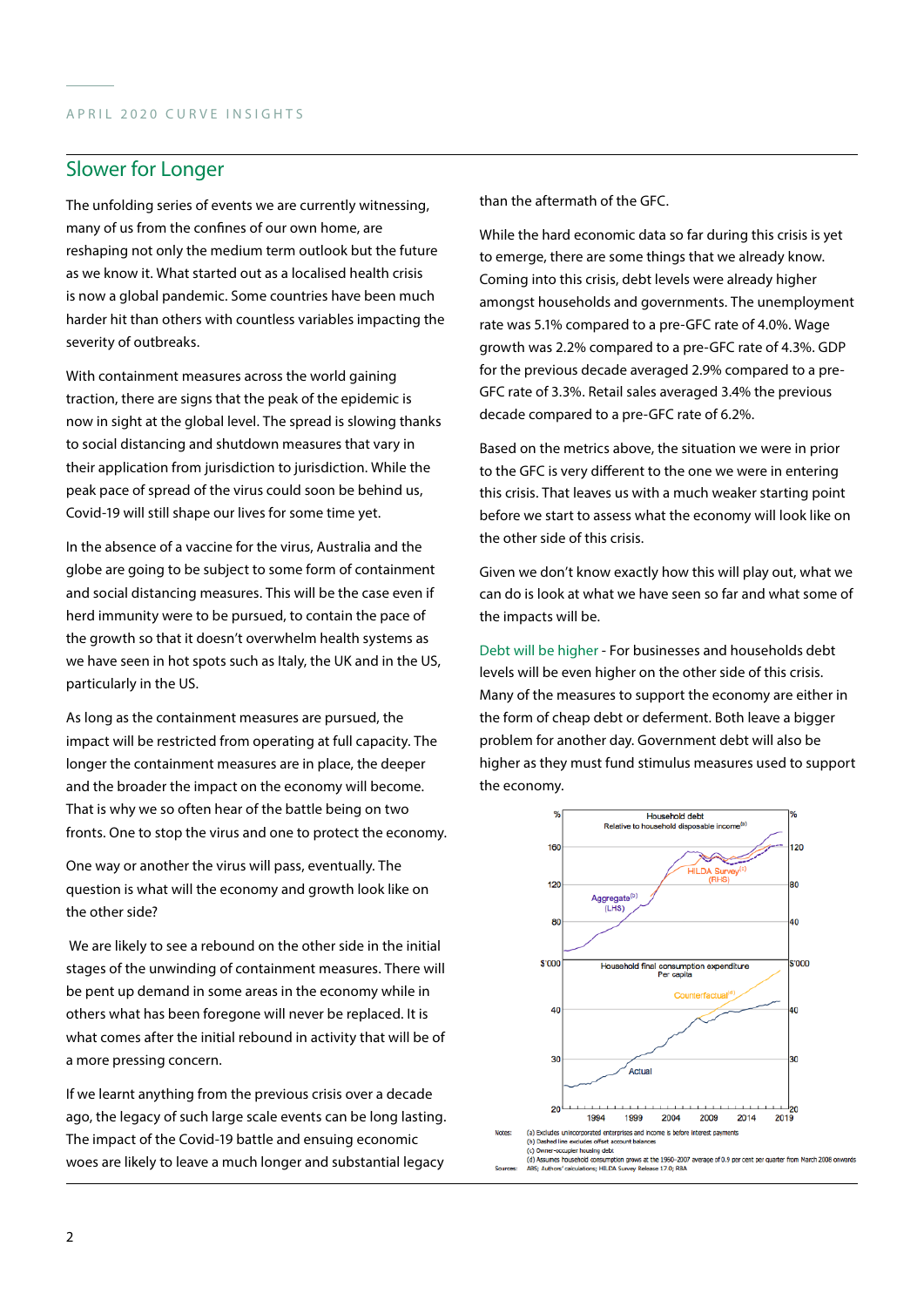Unemployment will be higher - while we don't have much up to date data locally, jobs data offshore have been truly remarkable. In the US, 16 million people have filed for jobless claims in the past 3 weeks, while in Canada over 1 million jobs were lost in March. To put the Canadian numbers in perspective, monthly jobs growth in the lead up to the crisis was 19,000 per month. Over the past decade, Australia has averaged 17,600.

They are the known knowns. We know that those things are happening and are a reality that we will have to deal with on the other side of the crisis. We then have a series of known unknowns. Things we know will be effected but by how much and in what way is still unclear.



Consumption will be weaker - What we know from the GFC is that household consumption per capita fell during the crisis. When it recovered, the pace of growth was slower than the average for the 47 years that preceded it. With higher debt levels and higher unemployment, we are likely to see the same pattern again, only this time the trend growth on the other side could be even weaker.



Wage growth will remain weak - A higher unemployment rate will leave significantly more slack in the labour force. This will mean even less pressure on wage growth post crisis. Also, what this experience is showing businesses is how lean they can run and still continue to operate efficiently. So even if activity were to recover to pre-crisis levels, the same level of employment may not.

There is also the negative wealth effect from falling asset prices as well as the continuation of demographic changes.



Trend growth will remain lower - consumption is still the biggest component of growth. With debt levels higher, unemployment higher, consumption lower and wage growth weak, Australia's biggest growth engine will remain under pressure. Other sectors could see lasting impacts too. Tourism will be impacted for some time, especially if our boarders remain closed. With the shutdown forcing many things online, such as education, visiting international student numbers to our universities could also be permanently impacted. Lower global growth could also impact demand for our natural resources.

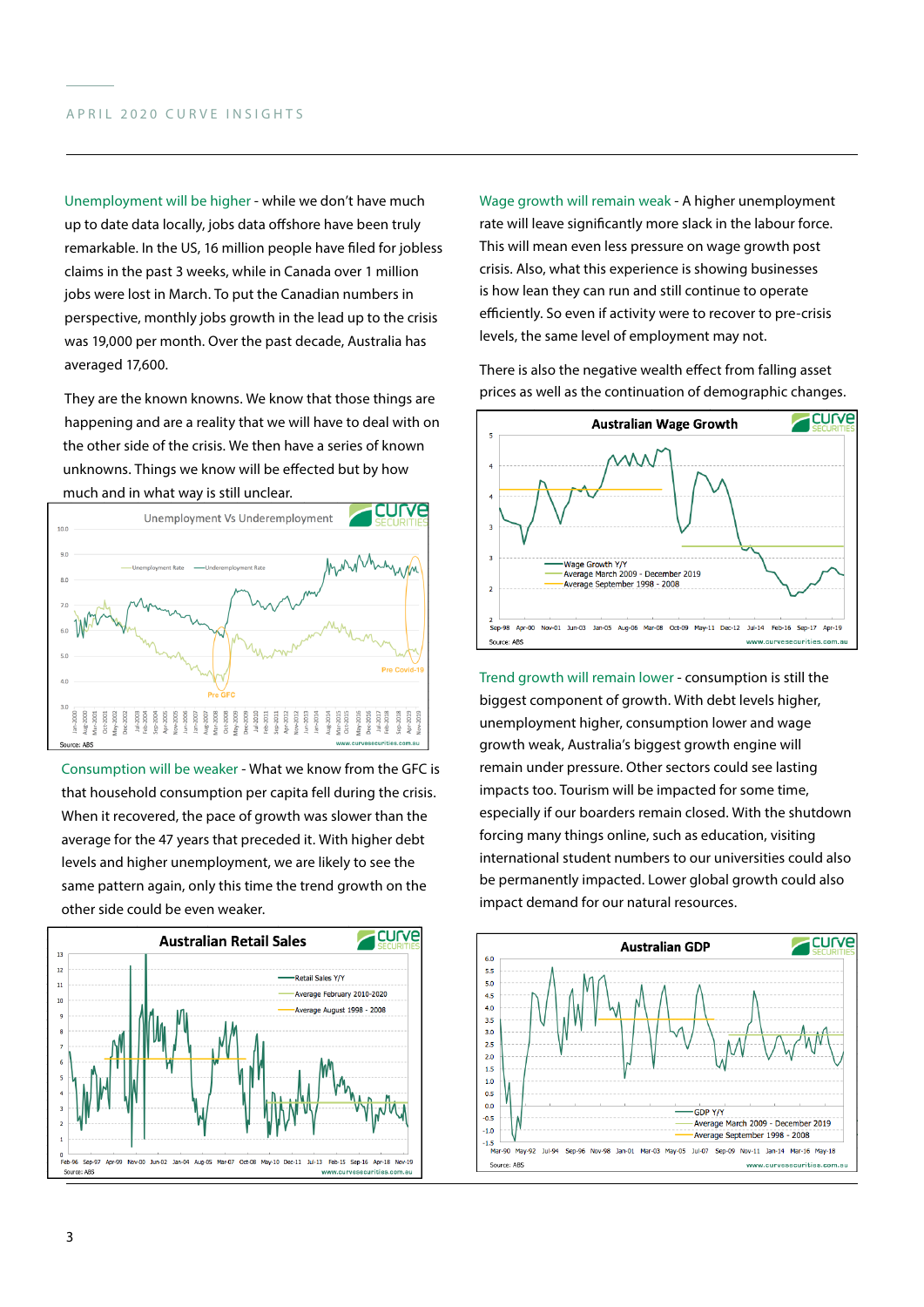

Less monetary and fiscal support - With the cash rate at the RBA's professed lower bound, Quantitative Easing under way and explicit forward guidance adopted, there is little room for monetary policy to provide further support. We are also witnessing the limitations of fiscal support as the government keeps one eye on future budgets in every announcement of further stimulus measures. There is a clear reluctance to adopt a 'whatever it takes' approach so as not to rack up a monster debt burden for future generations. That means that further support on the other side of the crisis will be limited.

Shifting global supply chains - This crisis has exposed the risk of being over reliant on global supply chains. This is especially important for critical items such as food and medical supplies. This creates opportunities and risks. An unwinding of the globalising of supply chains can create opportunities at a national level but it comes at a cost. Supply chains were globalised to reduce costs which means on-shoring them will have implications for inflation. Talk of on-shoring is already happening but we will see how willing companies and economies will be to absorb the costs once the dust settles on the other side.

The list of known unknowns isn't limited to those above. On top of the known unknowns that will become clearer as we move to the other side of the crisis, there are also the unknown unknowns. That is to say that there will be developments or events that unfold during this crisis and afterwards that we don't yet know about.

However, what we do know, is that the economy is more likely to be slower for longer once this crisis is over.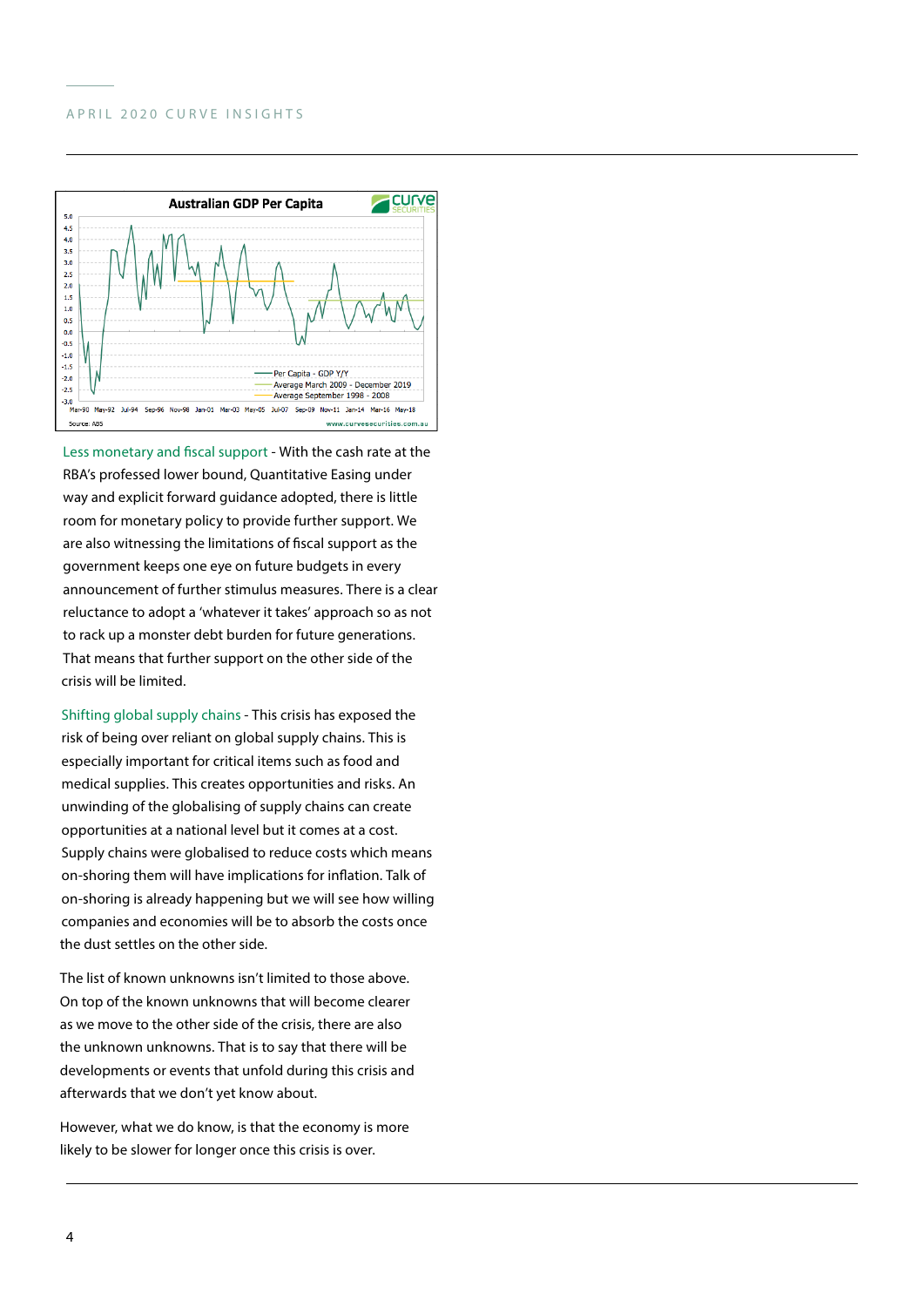### Outlook for interest rates

Over the past month, we have had two meetings of the RBA Board. An emergency meeting on the 18th of March and their subsequent scheduled meeting on the 7th of April. The changes made to the calibration of monetary policy at their emergency meeting and the post meeting minutes have made the outlook for the official setting of monetary policy for the foreseeable future clear.

At their emergency meeting, the RBA lowered the cash rate to 0.25% as was widely expected. It was also expected that this would be the lower bound for the cash rate in Australia. The RBA confirmed this was the case in the minutes from the meeting which stated that "Members also agreed that the cash rate was now at its effective lower bound." The minutes even went one step further, adding that *"Members had no* appetite for negative interest rates in Australia."

|                                                 |               |        |               |        | <b>Australian Interest Rate Futures</b> |  |               |                | ▭             |
|-------------------------------------------------|---------------|--------|---------------|--------|-----------------------------------------|--|---------------|----------------|---------------|
| 0.65                                            |               |        |               |        |                                         |  |               |                |               |
| 0.60                                            |               |        |               |        |                                         |  |               |                |               |
| 0.55                                            |               |        |               |        |                                         |  |               |                |               |
| 0.50                                            |               |        |               |        |                                         |  |               |                |               |
| 0.45                                            |               |        |               |        |                                         |  |               | •Latest        |               |
| 0.40                                            |               |        |               |        |                                         |  |               | 5 Days Ago     |               |
| 0.35                                            |               |        |               |        |                                         |  |               | $-1$ Month Ago |               |
| 0.30                                            |               |        |               |        |                                         |  |               |                | -3 months ago |
| 0.25                                            |               |        |               |        |                                         |  |               |                |               |
| 0.20                                            |               |        |               |        |                                         |  |               |                |               |
| 0.15                                            |               |        |               |        |                                         |  |               |                |               |
| 0.10                                            |               |        |               |        |                                         |  |               |                |               |
| 0.05                                            |               |        |               |        |                                         |  |               |                |               |
| 0.00                                            |               |        |               |        |                                         |  |               |                |               |
|                                                 | <b>Apr-20</b> | Jun-20 | <b>Aug-20</b> | Oct-20 | Dec-20 Feb-21                           |  | <b>Apr-21</b> | Jun-21         | Aug-21        |
| www.curvesecurities.com.au<br>Source: Bloomberg |               |        |               |        |                                         |  |               |                |               |

With the cash rate reaching its lower bound, in order to provide further support, the RBA announced that it would commence quantitative easing. Rather than following the US and Europe into announcing an amount of government bonds that they would purchase, they opted the Bank of Japan's recent approach of targeting the yield of government bonds. The RBA's minutes stated that:

"The specific proposal was to target the rate at the three-year mark, given its importance as a benchmark rate in financial markets and its role in funding across much of the Australian economy."

In addition to the cash rate being taking to the lower bound and quantitative easing commencing, the RBA also gave more explicit forward guidance. They indicated that:

- the cash rate would remain at a very low level for an extended period;
- the target for three-year yields would be maintained until progress was made towards the Bank's goals of full employment and the inflation target;
- that it would be appropriate to remove the yield target before the cash rate itself was raised.



Considering the outlook for unemployment and the prospects for achieving full employment, we are likely to see the cash rate remained unchanged and the yield curve target in place for many years.

The general outlook for inflation is that it should remain weak from a demand side perspective. However, we can't rule out supply side inflation should we see globalisation start to unwind and with supply chain on-shoring occurring over the years ahead. We will explore this further as the situation develops.

So as far as the official interest rate outlook goes, the cash rate is expected to remain unchanged and risk free rates, government bond yields, to remain anchored at 0.25% at the three year part of the curve for some time to come. That doesn't mean we won't see other market interest rates move to a larger degree over the coming months and years.